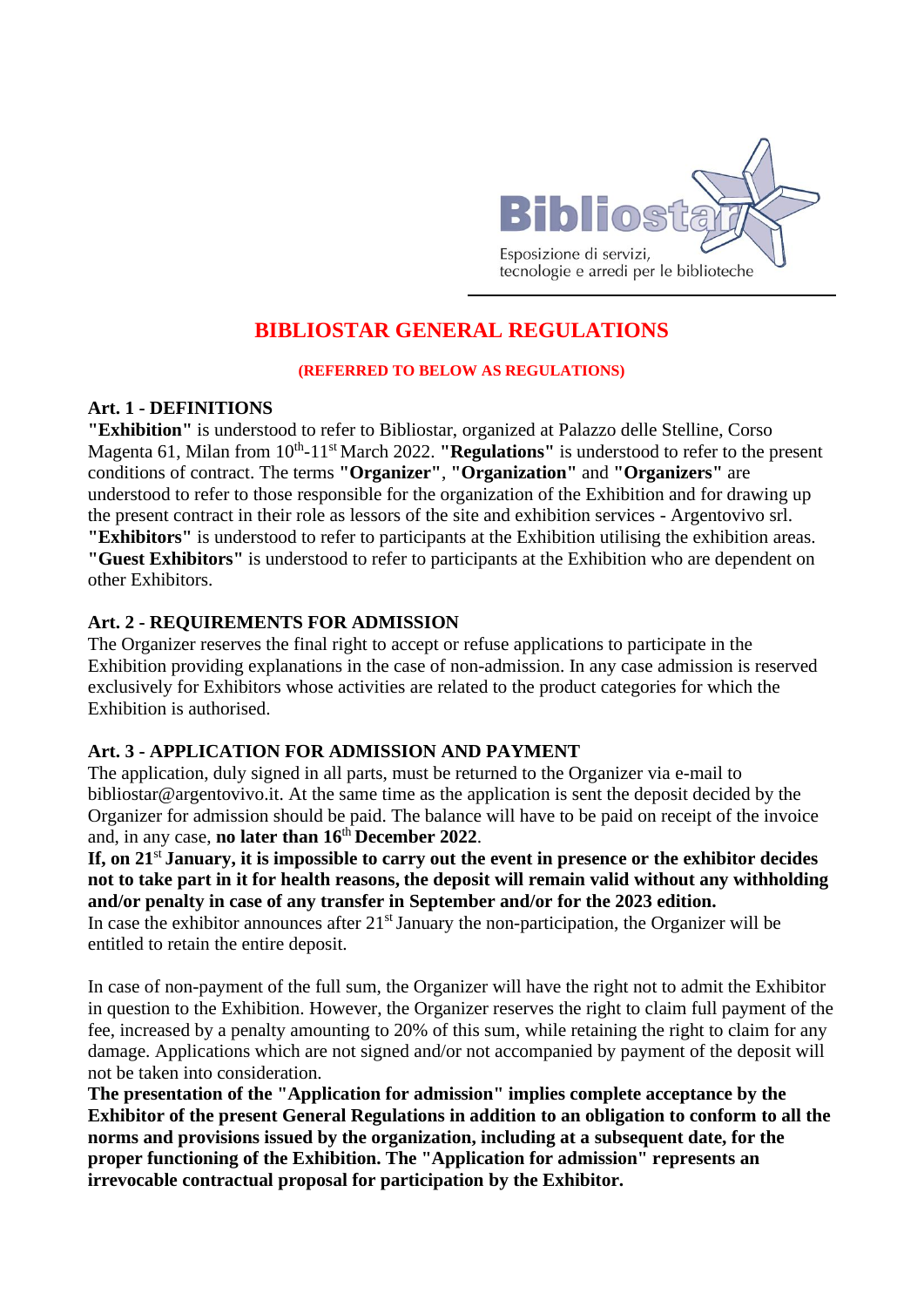# **Art. 4 - ACCEPTANCE**

The Organizer reserves the right to alter the location and fitting-out of the Exhibition Space in accordance with his own ultimate requirements. Any eventual alteration will not be subject to objection by the Exhibitor nor to compensation for damages of any type. The Organizer will send to the Exhibitor acceptance in writing of the application presented.

# **Art. 5 - WITHDRAWAL**

If the Exhibitor decides to not take part in the Exhibition, for whatever reason, it must be communicated to the Organizer by pec no later than 21<sup>st</sup> January 2022.

The deposit will be withheld - unless otherwise agreed - for the autumn edition if planned or for the 2023 edition.

In case the exhibitor announces after 21<sup>st</sup> January 2022 the non-participation, the Organizer will be entitled to retain the entire deposit as reimbursement.

# **Art. 6 - PREPARATION**

The Exhibitor will be able to proceed with personalising his assigned Exhibition Space from 2 pm to 7.30 pm on 9<sup>th</sup> March 2022. The Exhibitor should carry out personalisation of assigned Exhibition Space only for the specific area acquired. Otherwise, the Exhibitor will be required to pay for the further space occupied at the price fixed by contract, raised by 20%. In any event the Organizer retains the power to deny the right to occupy space other than that which has been assigned.

#### **In accordance with Law 81, in personalising his own stand, the Exhibitor undertakes to observe all technical and safety regulations as well as those concerning liability towards third parties.**

In particular

A - No Exhibitor may install in the space assigned to him furnishings and/or objects which could deprive light, disturb or cause harm in any other way to another Exhibitor.

B - Structures brought in as furnishing must not have a height of over 2.5 m from the ground. The organization may vary this limit, informing Exhibitors of this decision, and can, acting under its own final judgement, give written authorisation for certain exceptions, without this necessarily being applied to other Exhibitors and without giving grounds for complaint about the exception.

C - Preparatory work in spaces adjacent to the perimeter walls of pavilions must be carried out in such a way that any temporary wall is self-supporting and at a distance of at least 20 cm from the perimeter wall. In any event walls of stands must not be anchored to walls or other structures of the exhibition area.

D - Any requests for exceptions should be sent in writing to the Organizer, whose decision will be final and who may authorise work to be carried out under his supervision but at the expense, in full, of the Exhibitor requesting it, who is also liable for any costs involved in restoration.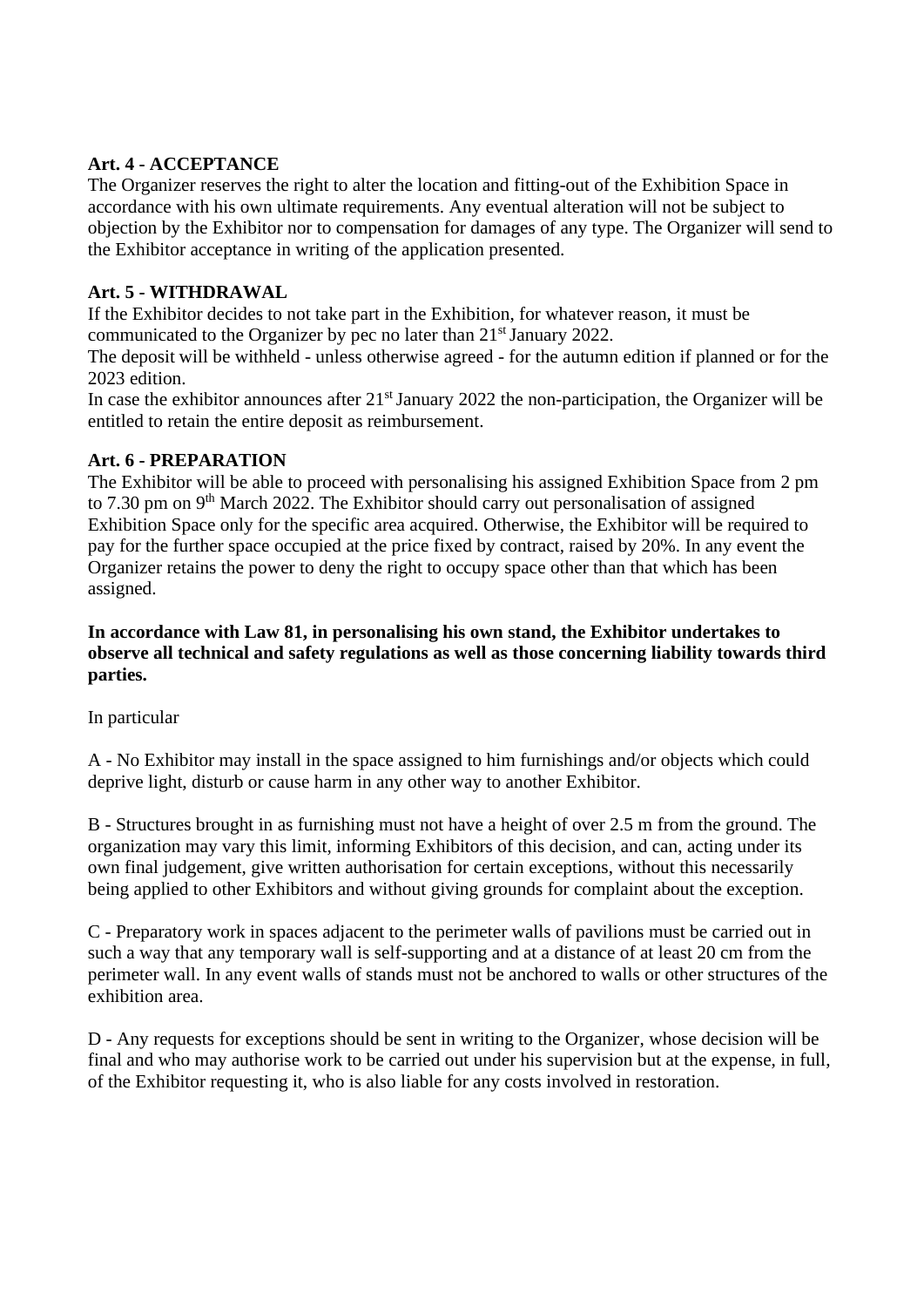# **Art. 7 – PARKING PERMISSION FOR LOADING AND UNLOADING MATERIALS**

The exhibition site is located in the historical centre of the city and unfortunately this makes parking difficult for loading/unloading materials. For information we advise you to visit the site [www.comune.milano.it](http://www.comune.milano.it/) or telephone 02.0202 for details about road access to the area and possible Ecopass requirements.

Signs showing parking regulations have been changed: there is a total 24-hour ban on parking or waiting in the area in front of the Palazzo delle Stelline. The ban is suspended only for exhibitions and events such as Bibliostar. **In this case parking is allowed only for loading or unloading operations with display on the windshield of permits issued by us. This permit does not constitute parking rights and access to Area C.**

**Therefore, exhibitors arriving at the Palazzo delle Stelline at the pre-arranged times will be met by staff who will hand over the permit for display. They are requested to leave the space free as soon as they have finished loading or unloading materials.**

If exhibitors fail to follow these rules, the organizers decline any responsibility for fines issued by the Comune di Milano, local police or public transport authorities, who patrol the area continually and may even remove parked vehicles.

The following is a summary of the rules which will allow parking without incurring fines:

- Vehicles must leave the area free as soon as loading/unloading operations are completed.
- Heavy goods vehicles are not allowed inside Area C (only delivery vans up to 35 cwt).
- The permit is not valid for parking; the zone is a no parking area and the permit is only valid for the time required to load or unload.
- Traffic is free to circulate in the time period from 7.30 am to 9.30 am but only for delivery to offices and shops in the zone; parking is prohibited.
- **Delivery vans are allowed up to 35 cwt and less than 7.5 metres in length. The others have to ask a permit to the local police.**

# **Vehicles which do not respect these rules, blocking traffic and the carrying out of loading/unloading operations by exhibitors, will be fined and removed by the police.**

We remind you that Corso Magenta is accessible only from Via Carducci/Via Monti, entry to Piazzale Baracca is reserved exclusively for public transport and CCTV cameras are in operation.

# **Art. 8 - RETURN - DISMANTLING OF EXHIBITION SPACE**

The Exhibitor can begin dismantling the stand **on 11st March 2022 from 6 pm until 8.30 pm and**  then in the morning of 12<sup>nd</sup> March 2022. Dismantling is not permitted before 6 pm on 11<sup>st</sup> **March 2022**. The Exhibition Space should be restored in the same state as that in which it was handed over to the Exhibitor. All materials and furnishings should be removed from the Exhibition Space. Bearing in mind that the exhibition area has to be made available for another event, the Organizer reserves the right to clear away, at the risk and expense of the Exhibitor, all materials, equipment and other objects which have not been removed within the prescribed time and to restore the space to its previous state. Any Exhibitor who has not carried out complete restoration within the prescribed time will be liable to pay a penalty of Euro 2,000 (plus further possible damages).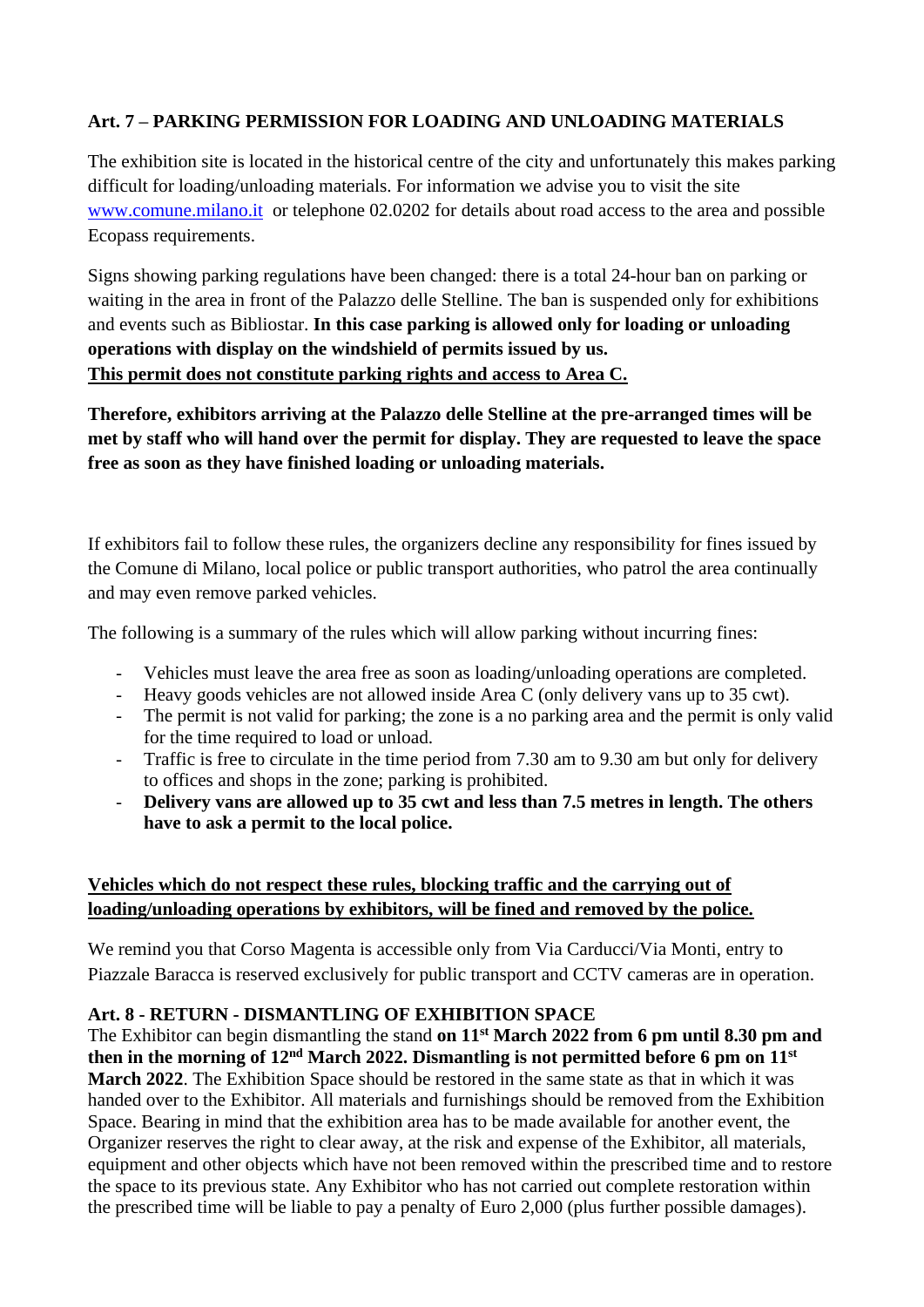The Organizer assumes no obligation for the safekeeping of any goods or materials belonging to the Exhibitor which are cleared away.

# **Art. 9 - SURVEILLANCE**

**Safeguarding and surveillance of the Exhibition Space, and its contents, during the preparation stage, the course of the Exhibition (both during the hours of opening to the public and the hours of closure) and the period of dismantling are the responsibility of the Exhibitor.** The Organizer is therefore not responsible for objects or goods left unattended within the Exhibition Space during the time when the Exhibition is closed or open to the public. With regard to surveillance during the daytime, in the hours of closure to the public, and at night, the Exhibitor can make use of staff provided for this purpose by specific request to the Organizer beforehand, providing full details of the operators concerned and obtaining explicit written authorisation from the Organizer.

# **Art. 10 - EXHIBITOR'S RESPONSIBILITIES**

The Exhibitor will be responsible for all damage caused directly or indirectly to the Organizer, the Exhibition Centre, Exhibitors and any related third parties, staff, helpers and/or collaborators during the course of the Exhibition.

# **Art. 11 - INSURANCE**

While **the enrolment fee includes insurance against fire and associated risks at the Palazzo delle Stelline**, each Exhibitor is called upon to take out the following further insurance policies which should be made available to the Organizer on request:

a) **insurance policy** against theft (including damages through burglary) and against fire damage, malicious or negligent damage by third parties and associated risks up to the total value of the goods exhibited and exhibiting structures,

b) **insurance policy** covering civil liability to third parties.

It is understood that all insurance cover should relinquish any action for compensation from the Organizer and should be valid for the full time period when the Exhibitor and his goods are present in the Palazzo. Failure to take out the above insurance will imply forfeiture by the Exhibitor of any possibility of claiming damages which would have been covered by the above policies, while the Exhibitor will be directly responsible with regard to third parties and will hold the Organizer unaccountable and exempt from any claims that they may formulate against the Organizer.

# **Art. 12 - EXHIBITION CATALOGUE**

The Organizer reserves the exclusive right to publication, distribution and sale of the Exhibition Catalogue. Details required for publication in the catalogue will be supplied by the Exhibitor, under his own full responsibility, by filling in the form (page 1, Application for admission), which is to be returned to the Organizer **no later than 10<sup>th</sup> January 2022**, together with the consent form, in accordance with Law 675/1996 and subsequent changes and additions. The Organizer and his assistants will not be held responsible in any way for any errors or omissions which may occur in insertions in the catalogue.

# **Art. 13 - REPRODUCTION RIGHTS**

The Exhibitor gives his prior consent to the carrying out of graphic, photographic and/or cinematographic reproductions of the exhibition complex, pavilions and their contents and to the sale of such reproductions by the Organizer.

# **Art. 14 - OPENING TO THE PUBLIC AND ACCESS FOR EXHIBITORS**

The Exhibition will be open to the public on **Thursday 10th and Friday 11st March 2022 from 9 am until 6 pm**. The Exhibitor will have access to his own Exhibition Space half an hour before the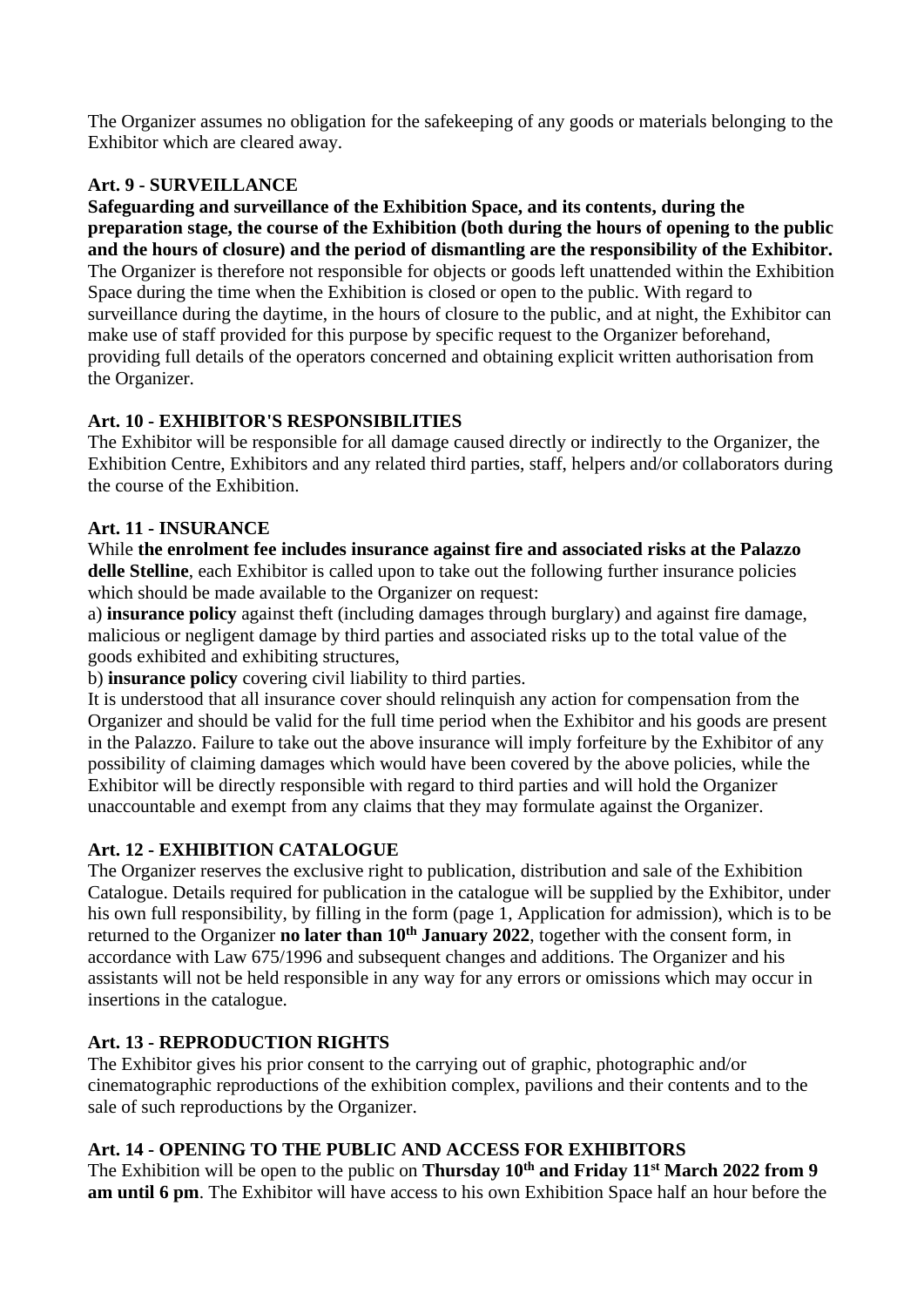scheduled opening to the public. The Organizer reserves the right to change the dates and hours of opening and closure of the exhibition, without giving grounds for any claim for reimbursement or compensation by the Exhibitor.

### **Art. 15 - CANCELLATION**

In the event that the Exhibition, for whatever reason, should not take place, the Exhibitor will be immediately informed and the amount paid will be retained in advance for the 2023 edition unless otherwise agreed; any further or different damages or compensation are explicitly excluded.

Earlier closures or temporary suspensions will not be grounds for the Exhibitor to claim compensation, damages or reimbursement for whatever reason.

# **Art. 16 - TECHNICAL PROVISIONS**

Any requests for the realisation of "non-prepared" stands should be sent to the Organizer in the two months preceding the Exhibition, for technical evaluation by the Organizer, together with full details of materials to be used and the supplier chosen by the Exhibitor. **It should be remembered that the maximum height allowed by the Organizer for outer walls is 2.5 m and this cannot be exceeded in any way; the Exhibitor will be responsible for removal of excess encumbrance at his own expense.**

# **Art. 17 - OBSERVANCE OF LAWS AND REGULATIONS**

The Exhibitor must respect all provisions of the law and regulations which are applicable including, for example, laws protecting copyright, regulations of the S.I.A.E. (Society of Authors and Publishers), public safety provisions, provisions concerning fire prevention, accidents, work hygiene, work safety and, especially, the provisions of Law 81/2008 and subsequent changes and additions.

In particular, the Exhibitor is required to observe current regulations with regard to work safety and, especially, the provisions of Law 81/2008 (formerly Law 626/94 and Law 494/96) and subsequent changes and additions.

In the case of non-prepared stands, or any other work within the Palazzo delle Stelline, the Exhibitor must abide by the following requirements in contracting preparatory work and its dismantling:

- to check, also by enrolment in the Chamber of Commerce, Industry and Crafts, the technicalprofessional suitability of firms or freelance workers applying for the contract to carry out the work involved;

- to supply these firms or workers with detailed information on specific risks relating to the environment in which they are to operate as well as measures of prevention and emergency adopted in relation to their activities;

- to coordinate intervention for prevention of, and protection from, risks to which workers are exposed, including reciprocal exchange of information to eliminate risks due to interference between workers from different firms involved in carrying out the overall task.

The Exhibitor will be expected to carry out the activity of coordination, considering also the particular risks of working inside Palazzo delle Stelline, of which the present indications give only some examples and are not exhaustive. He will have to provide information about prohibitions, obligations and risks to the various parties employed inside Palazzo delle Stelline. The Organization declines any responsibility for any incident or consequence resulting from neglect of the above legal provisions and reserves the right to claim compensation, under any jurisdiction, should such breaches result in damage of any type.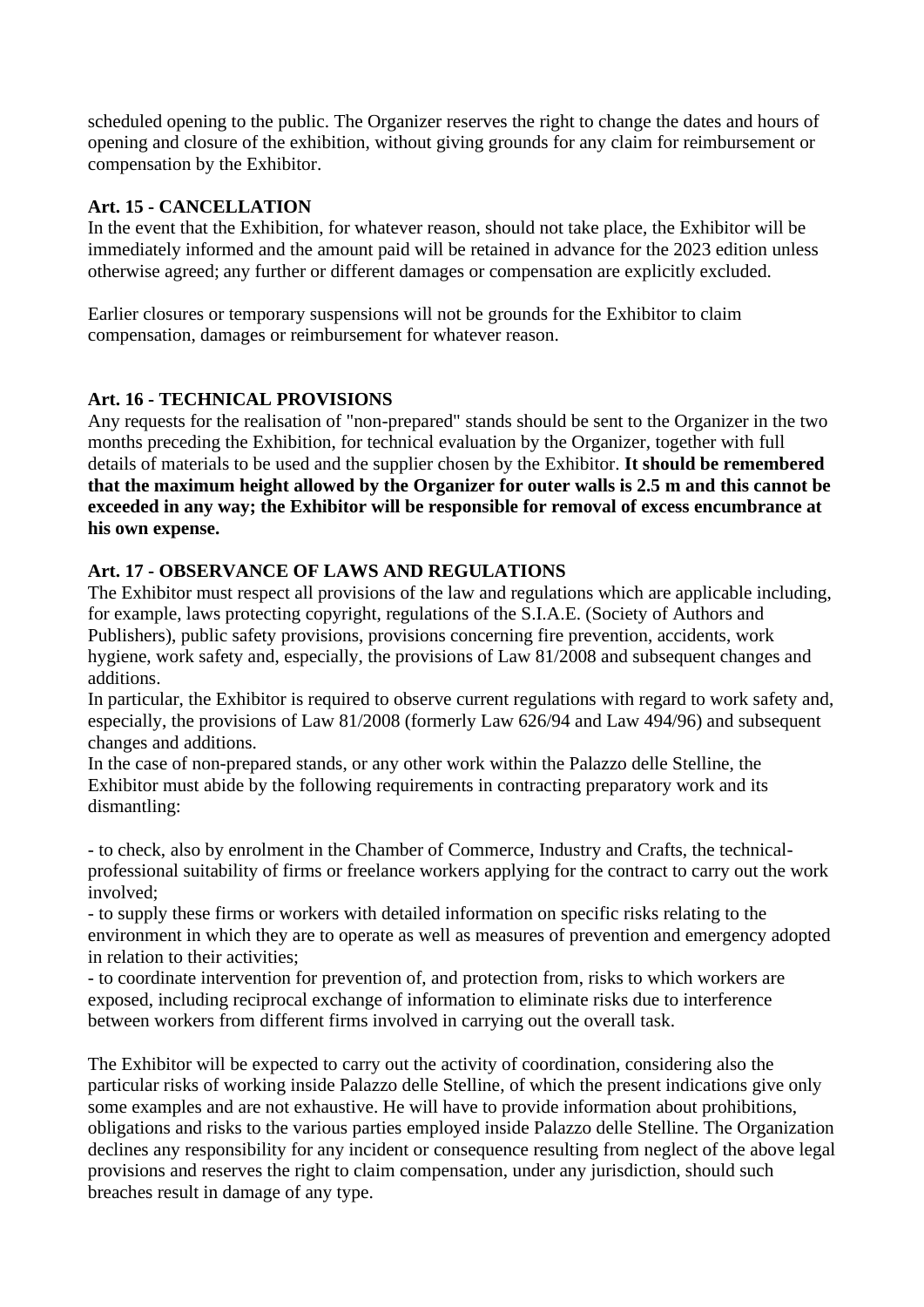#### **Art. 18 - METHOD OF CANCELLATION**

Violation of the rules laid down in articles 6, 7, 8, 9, 10, 11, 12, 13, 14, 15, 16, 17 and in the "General Provisions" will give the Organizer the right to cancel the present contract and demand the payment of a penalty of Euro 1,500 for damages caused, in addition to payment by the Exhibitor of all sums owed and compensation for any further damage. Payment of the penalty can be required independently of the cancellation of the contract. Cancellation will take effect immediately after communication by the Organizer to the Exhibitor of the decision to apply this right. If the Organizer should take this step during the course of the Exhibition, the Exhibitor must immediately cease any activity within the Exhibition Space and arrange for its dismantling within the time period indicated by the Organizer. The Exhibitor agrees not to make any objection and leaves the protection of his rights to possible subsequent judgement.

### **Art. 19 - ADDITIONAL COSTS**

The Fee does not include possible additional costs: electricity over 2 kw, supplementary furniture, requests for telephone lines or special links, lighting installations and anything else not provided in the prepared stand and which should be requested from the Organizer using the prescribed form.

#### **Art. 20 - ABANDONMENT**

The Exhibitor may not abandon the Exhibition Space during the course of the Exhibition. If nevertheless this should happen, for whatever reason, the Organizer will have the right to dismantle any material left, at the risk and expense of the Exhibitor, and **a fine of Euro 1,000 will be charged to the Exhibitor as compensation.**

### **Art. 21 - RECEIPT OF GOODS AT CONGRESS CENTRE**

Management and control of the receipt of goods at Palazzo delle Stelline is the responsibility of the Palazzo secretarial office. They can also arrange for delivery directly to the exhibition area or to the reserved rooms, on written request from the parties concerned. **Other goods can be carried into the pavilions by the Exhibitor only by hand or by using trolley equipment.** In any case, the Organizer has no civil or legal responsibility with regard to operations carried out by the Congress Centre or by the Exhibitor on his own behalf.

#### **Art. 22 - RESPONSIBILITY FOR GUEST EXHIBITORS**

The Exhibitor undertakes to make the Regulations known to, and respected by, Guest Exhibitors and will be personally responsible for any violation or non-fulfilment attributable to them.

#### **Art. 23 - PARTICULAR PROHIBITIONS**

In particular, Exhibitors are prohibited from the following:

- any form of advertising outside the assigned space. Distribution of publicity material is permitted only in one's own exhibition area and leafleting is expressly forbidden;

- any performance or entertainment initiative, of whatever kind, even if limited to the assigned space and aimed at the presentation of products, without prior authorisation from the Organizers; - taking photographs and/or films, or similar activities, in one's own stand (when products and/or structures of third parties come within the frame), or in the pavilions or external areas, without prior authorisation from the Organizers.

#### **Art. 24 - USE OF TRADEMARK**

The Exhibitor may use the official trademark of the Exhibition in his own communications and printed materials, exclusively with the original form and lettering, only after obtaining explicit written authorisation for its use from the Organizers.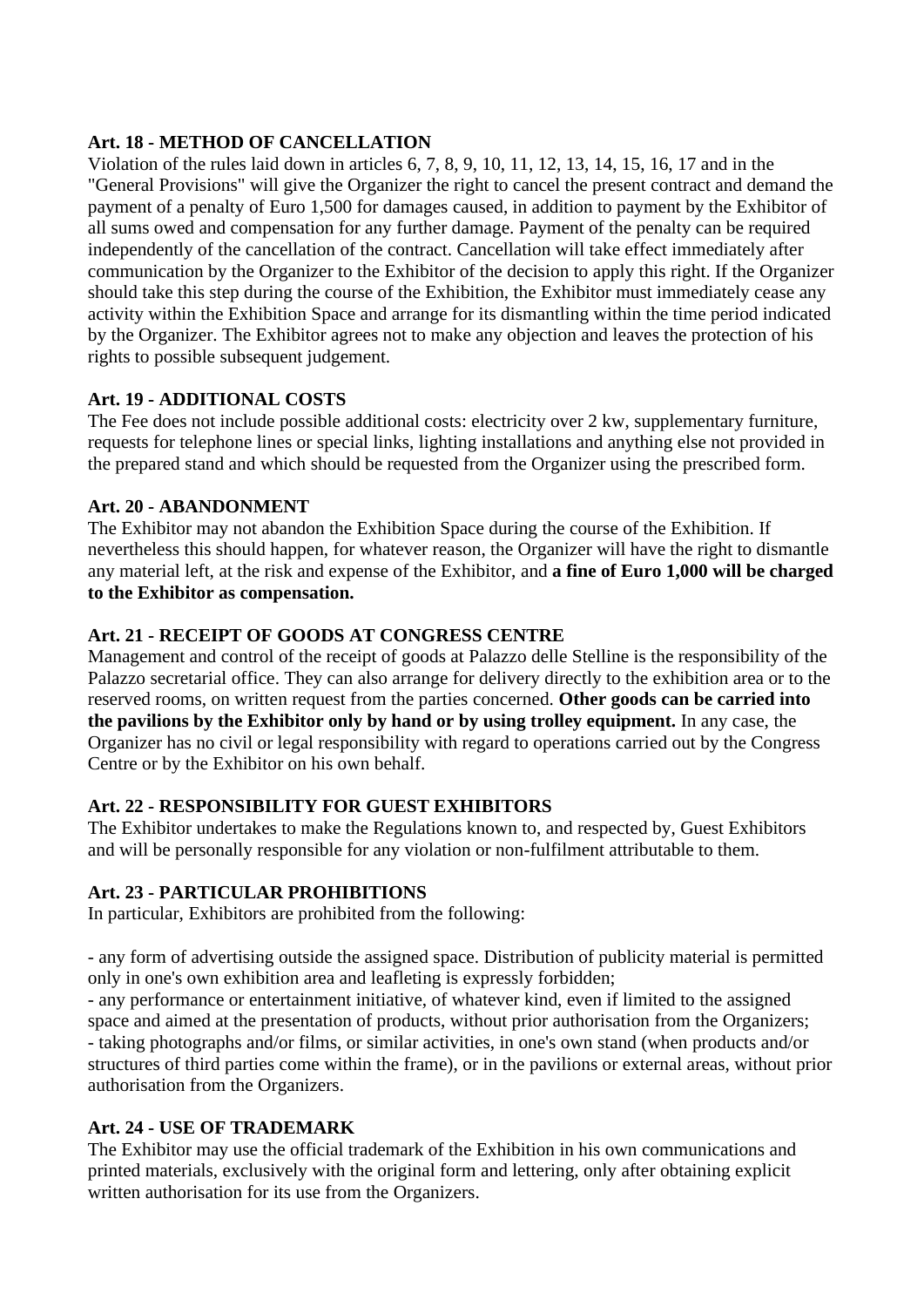### **Art. 25 - TREATMENT OF PERSONAL DATA**

### **Information for those concerned, in accordance with Law 196/03 entitled "Code dealing with protection of personal data"**

The Exhibitor should take note that:

a) the data supplied is necessary for execution of the contract and the provisions of civil and fiscal law;

b) refusal to supply the data will imply non-stipulation of the contract by the company;

c) in addition to the above purposes, handling of data is also carried out for objectives of commercial information and the sending of advertising material, i.e. the accomplishment of market research or interactive commercial communication;

d) communication of data can be carried out also by other parties, entrusted by and/or contractually linked to the Organizers, for the above objectives;

e) at any time the Exhibitor can exercise his rights (as in art. 7 of the Law cited, subsequently amended by articles 8 and 9) including to oppose, entirely or partly, for legitimate reasons, the handling of personal data concerning him, even if it is pertinent to the objective of the data collection, as well as the handling of personal data concerning him for purposes of sending advertising material or direct sales or the accomplishment of market research or commercial communication;

f) the data handling proprietor is Argentovivo srl - Via Carroccio 5 - 20123 Milan, Italy; g) handling is carried out also by computerised methods and the data is stored in the offices of Argentovivo srl.

By signing the application for admission the Exhibitor also gives his consent that the data concerning him should be subject to all the handling operations listed in art. 4, no. 1, letter a) of the Law cited.

# **Art. 26 - INTELLECTUAL PROPERTY**

It is strictly forbidden to draw, copy, measure, photograph or reproduce in any way any objects exhibited, without explicit written authorisation from the Exhibitor concerned. Exhibitors cannot oppose graphic, photographic or cinematographic reproductions of the exhibition complex and its contents nor the sale of such reproductions, if arranged by the Organizers.

#### **Art. 27 - ADVERTISING**

The exercise of advertising within Palazzo delle Stelline, in whatever form, is reserved exclusively to the Organizers. Any form of loud advertising, including through the use of audio or visual equipment, is strictly prohibited, as is the distribution of catalogues, leaflets and publicity material of any kind outside the Exhibition Space. Any activity that could disturb or damage the image of the Organizers or the proper functioning of the Exhibition, such as interviews, campaigning for subscriptions etc., is also forbidden outside the Exhibition Space.

However, the Organizers reserve the final right to allow exceptions in this matter, without this necessarily being applied to other Exhibitors and without giving grounds for complaint about the exceptions.

#### **Art. 28 - RESPECT FOR REGULATIONS**

Exhibitors are required to follow the provisions of the Regulations, in addition to all other legal requirements for public safety. Any breach may lead to the immediate exclusion, temporary or definitive, of the Exhibitor contravening the rules without any right to reimbursement or compensation of any sort. The Organizers are free to decide on the best use of space vacated as a result of exclusion for breach of the Regulations.